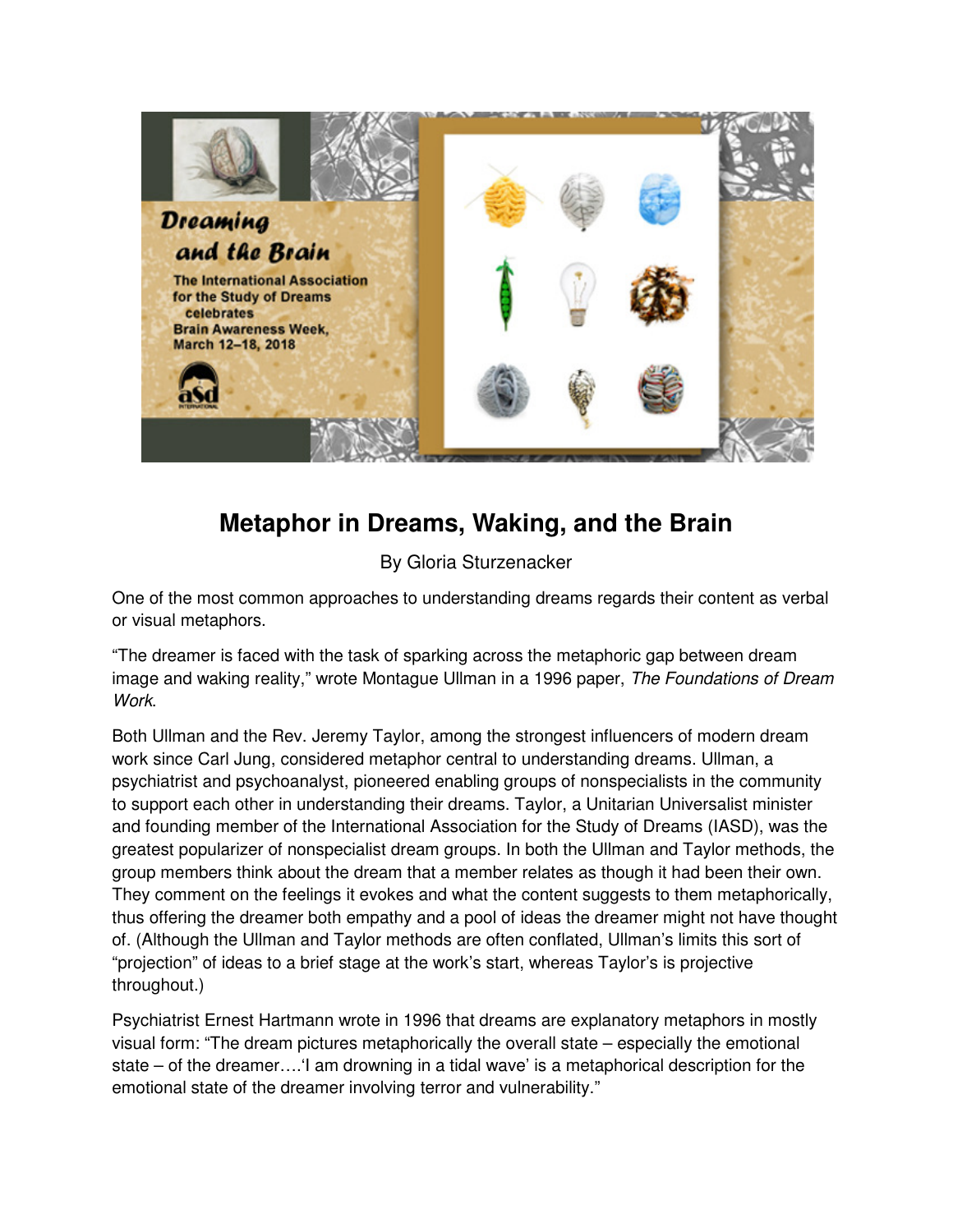In a 1969 paper, *Dreaming as Metaphor in Motion*, Ullman proposed that the dream as a whole, in its "rapidly changing presentational sequences," creates a unified, major metaphor, and that each element of the dream – the minor metaphors – sheds light on the implications. By giving form to abstract insights that are new to us, metaphor enables us to "take a conceptual leap forward."

Often a key to understanding a dream metaphor is "day residue" – the bits of the waking day that are woven into the dream – because, Ullman wrote, "the individual's equilibrium is upset in one of two ways by such an event. An area of ignorance may be uncovered…or an area of psychological vulnerability may be exposed….The day residue, reappearing in the dream, confronts the individual either with new and personally significant data, or forces a confrontation with heretofore unrecognized, unintended consequences of one's own behavior" (punctuation added). By providing the opportunity to correct such situations, Ullman taught, dreams help us "repair the social fabric."

It's this centrality of metaphor to dream work that led me (a nontherapist, nonscientist) to attend a November 2017 event at Columbia University – Metaphors and Models: The Neuroscience of Comparison, sponsored by Columbia's Presidential Scholars in Society and Neuroscience program.

### **Mapping**

At the event, Dedre Gentner, a cognitive scientist at Northwestern University, described how conceptual metaphors map, or match up, characteristics between two systems. The two systems "don't have to have surface features in common, but they do have to have a relational pattern in common….So something like 'This book is a gold mine,' which is a relational comparison, means roughly the book and the gold mine both are sources of something valuable."

With this alignment, Gentner said, "whatever is in common between [the two systems being compared] will stand out, and we can use this to teach people things they don't already know. Secondly, you can use one system to make inferences about the other."

## **Framing and reframing**

Stephen Flusberg, a cognitive scientist at Purchase College, State University of New York, studies social and political metaphors. Flusberg's lab has found that the wording of a paragraph about police officers either as "guardians" or as "warriors" can change test participants' opinion of law enforcement. To a small but statistically significant extent, the choice of metaphor "reframed" how test participants viewed the topic.

Mitt Romney's 2012 U.S. presidential campaign issued a pamphlet comparing the federal budget to a household budget. When Flusberg's team tested that comparison – emphasizing similarities with one group and differences with another – it found that emphasizing similarities left people more likely to say they'd vote in the way the brochure implied they should.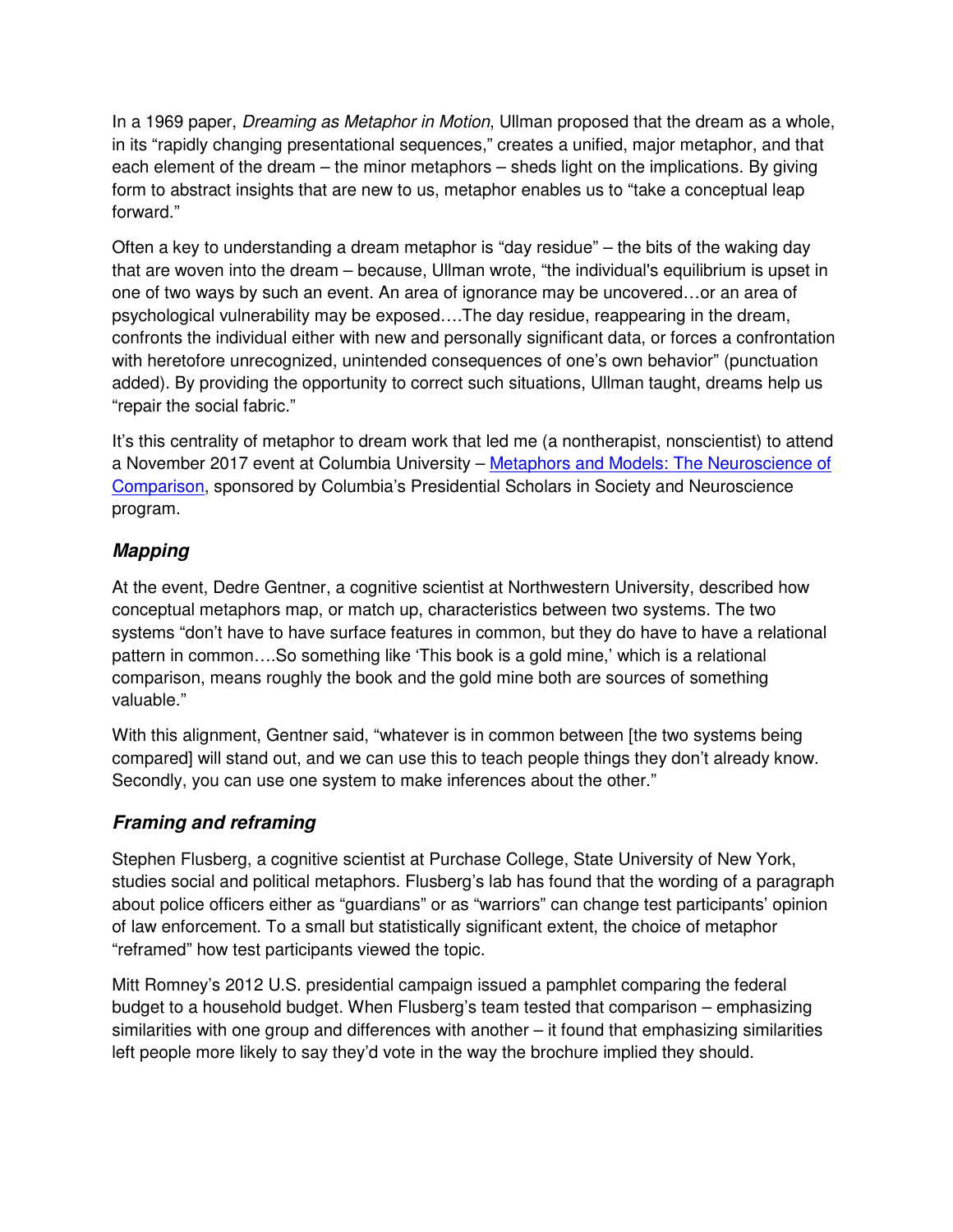But if a person doesn't know much about the "domain" against which the metaphor is making its comparison, the metaphor falls flat. "So when I say, 'You know, this talk is a gold mine for useless information'…if you don't know anything about gold mines, that metaphor is not going to shape how you think," Flusberg said. Referring again to the federal budget example, he added, "It's in that middle sweet spot where I think you find the most malleability, where people are interested in and know a little bit about that target domain but don't know enough…to have their mind settled."

#### **Brain scans**

When Alexander Rapp, a researcher in cognitive neuropsychiatry at the University of Tuebingen, entered his field in 2000, "it was almost common consensus that metaphor processing involves the right cerebral hemisphere," while the left hemisphere was considered dominant for language because it processes vocabulary and grammar. That view of language "lateralization," however, was derived mainly from studies of schizophrenics. Rapp's first functional magnetic resonance imaging (fMRI) study told a different story: when the study participants, who were not schizophrenic, read the test's metaphors, only the left hemisphere showed activation.

In 2012, Rapp and colleagues published a meta-analysis of 28 fMRI studies of nonliteral language, including 17 of metaphor. fMRI measures changes in blood flow in the brain – so in this case, the differences in how the brain reacts to nonliteral compared to literal wording. The spots of activity seen in an fMRI scan, Rapp said, "might not be equally relevant or important." However, the regions where they show up in metaphor are regions that conduct tasks such as selecting meanings, repressing irrelevant meanings, and integrating knowledge from multiple sources.

In the studies analyzed, the left hemisphere responded to nonliteral language more than the right: 68% versus 32%; a similar ratio applied to metaphor specifically. "There is no such thing as a single metaphor module in the brain," Rapp said, but a



In a meta-analysis of 28 fMRI studies, the brain's reaction to nonliteral versus literal language showed up twice as much in the left hemisphere (LH) as the right hemisphere (RH). Source: Alexander M. Rapp, Dorothee E. Mutschler, and Michael Erb, "Where in the brain is nonliteral language? A coordinate-based meta-analysis of functional magnetic resonance imaging studies," NeuroImage 63 (2012), 603.

ridge referred to as the left inferior frontal gyrus is one area that seems particularly important to metaphor processing.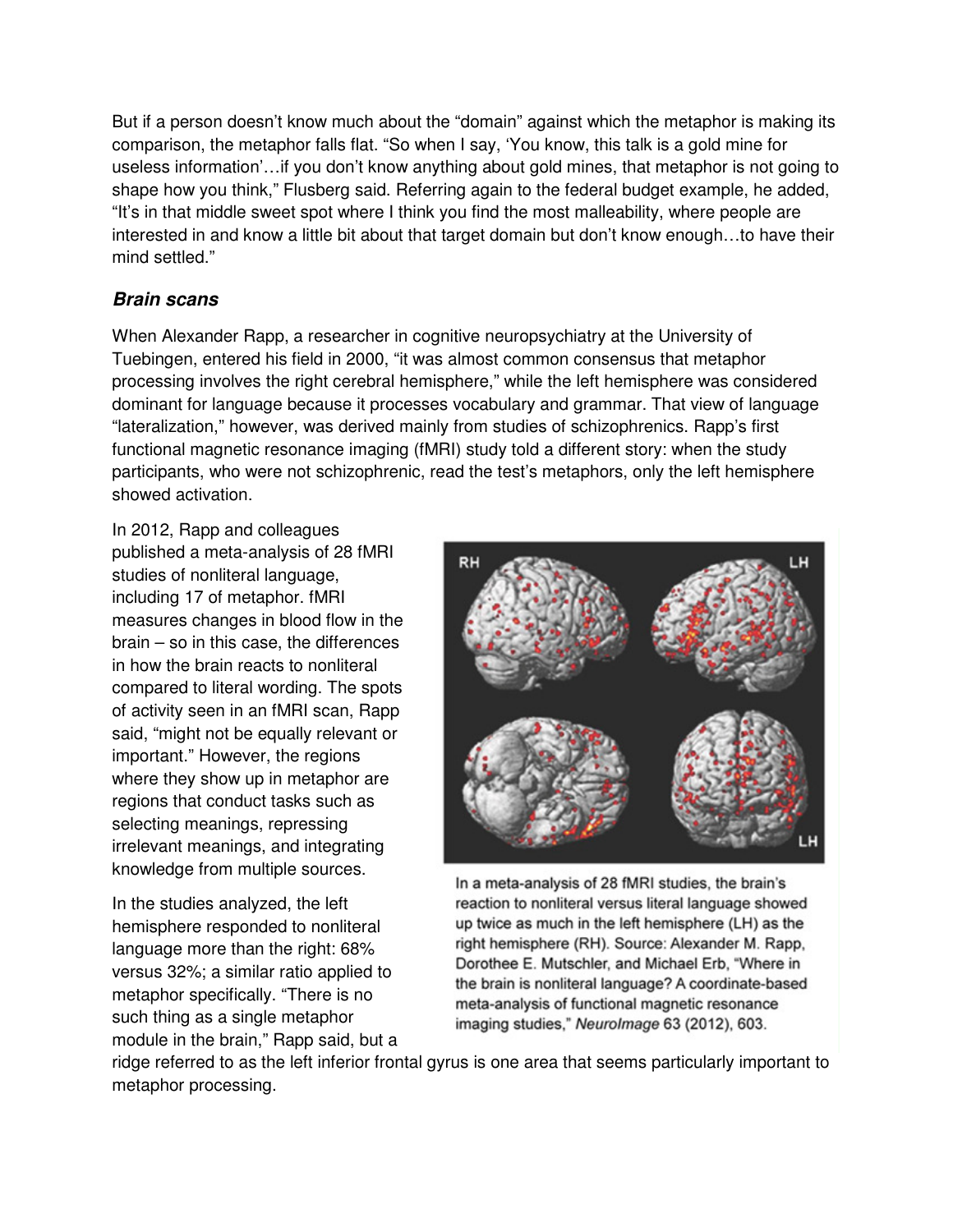#### **Historical baggage**

Stephen Casper, a historian of science at Clarkson University, highlighted how metaphors about the brain have become so entrenched, they might subtly shape neuroscience itself.



A prime example is that the chemicals that communicate across a synapse, or gap between two neurons, have been labeled transmitters and receptors. "These words themselves are so absolute now in the way we think about the neurosciences that it's nearly impossible to see that originally they were metaphors. Historically they derive from the world in which telephones were invented," Casper said. "And in this way the telephone emerged as a naively materialist model for how the nervous system functioned at the level of two neurons."

## **Applying to dreams**

Casper and Flusberg mentioned linguist George Lakoff, author with Mark Jacobson of Metaphors We Live By, a classic in identifying metaphor as permeating human thought in specific clusters of meaning. Lakoff applied his theory to dreaming in 1993, in IASD's journal Dreaming: "The metaphor system, which is in place for waking thought and expression, is also available during sleep, and plays a generative role in dreams....[It] provides a natural mechanism for relating concrete images to abstract meanings."

Although none of the speakers mentioned dreams, each talk was pertinent to dreaming and dream work. Rapp's meta-analysis, for instance, can likely inform future studies of metaphor in dreams.

The dreaming mind chooses its own metaphors, but with the same teaching and inference effects that Gentner described, and with the potential for reframing an issue, as Flusberg described. What a dream metaphor refers to is frequently not obvious; as dream group members say what the dream's images remind them of, a suggested metaphor might "click" with the dreamer that would not have otherwise occurred to the person – thus reframing the issue, in effect teaching the dreamer something new about herself or her situation.

Casper identified a particularly stubborn neuroscience metaphor – brain as computer. Via email, psychologist Kelly Bulkeley confirmed that "the computer metaphor for the brain has given rise to the unfortunate idea that dreaming is merely a kind of 'offline processing,' and that's not the kind of thing that major scientific resources are devoted to studying."

Conversely, students of waking metaphor might find a useful data source in dreaming, such as the Sleep and Dreams Database that Bulkeley maintains. Bulkeley's own wishes for future dream metaphor studies? "I'd like to see more systematic efforts to map the metaphors of dreaming onto people's waking lives, perhaps by focusing on a recurrent dream motif (e.g., finding new rooms in a house) among many people, or by studying the dreams of a group of people in a very specific realm of activity (e.g., athletes, artists) and trying to identify the metaphors that relate to their waking-life specialties."

.....................................................................................................................................................